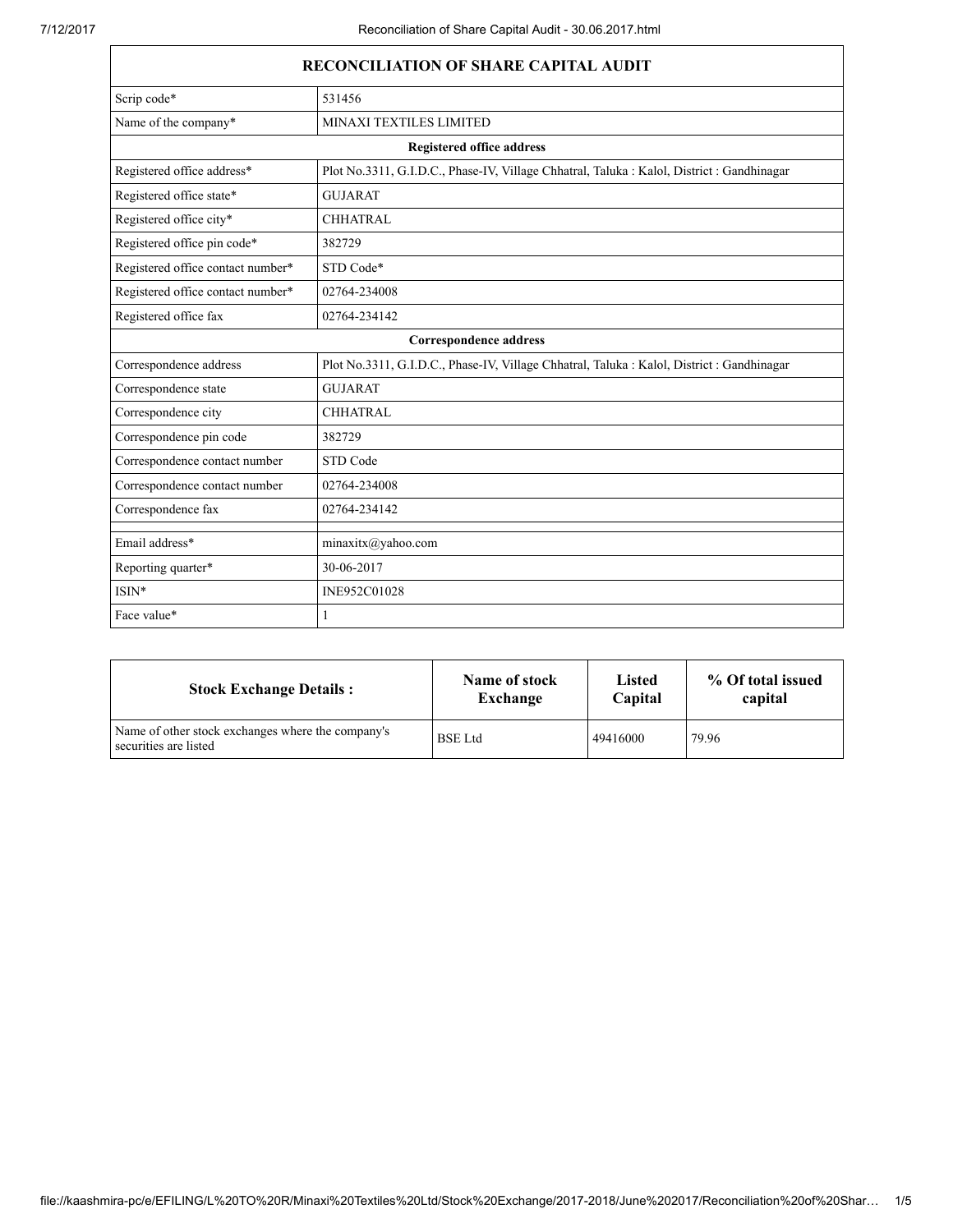| <b>Capital Details:</b>                                                           |                                                    |                                                    |  |
|-----------------------------------------------------------------------------------|----------------------------------------------------|----------------------------------------------------|--|
|                                                                                   | Number of shares                                   | % Of total issued capital                          |  |
| Issued capital*                                                                   | 61800000                                           |                                                    |  |
| Listed capital (BSE) (As per company records)*                                    | 49416000                                           | 79.96                                              |  |
| Held in dematerialised form in CDSL*                                              | 8794754                                            | 14.23                                              |  |
| Held in dematerialised form in NSDL*                                              | 38635647                                           | 62.52                                              |  |
| Physical*                                                                         | 14369599                                           | 23.25                                              |  |
| Total no of shares*                                                               | 61800000                                           | 100                                                |  |
| Reasons for difference if any, Between issued capital and listed capital*         |                                                    | Physical shares includes forfeited 12384000 shares |  |
| Reasons for difference if any, Between issued capital and total number of shares* |                                                    |                                                    |  |
| Reasons for difference if any, Between listed capital and total number of shares* | Physical shares includes forfeited 12384000 shares |                                                    |  |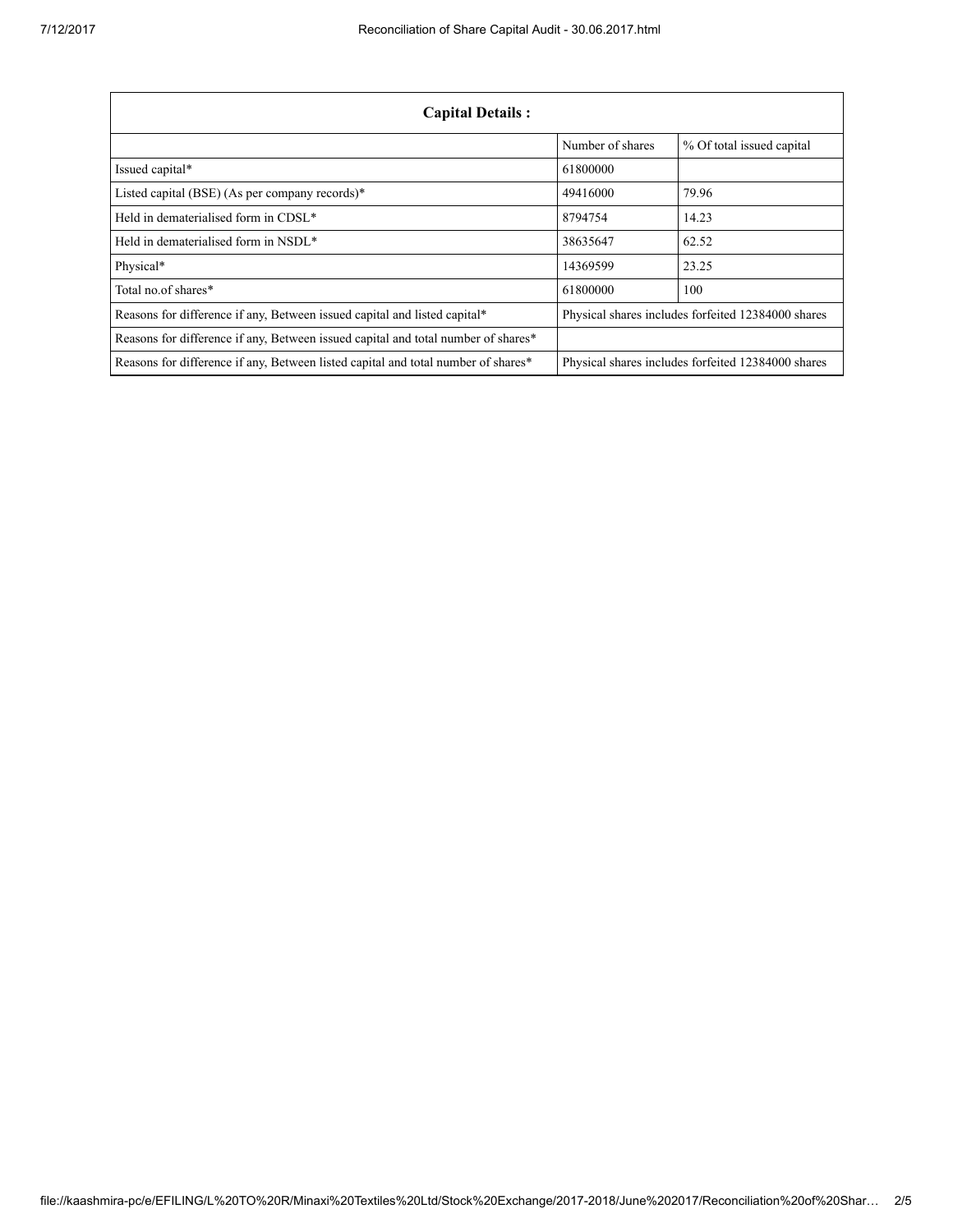| Certifying the details of changes in share capital during the quarter under consideration as per Table<br>below : |             |        |                                            |                                                        |                                 |                                 |                                                 |
|-------------------------------------------------------------------------------------------------------------------|-------------|--------|--------------------------------------------|--------------------------------------------------------|---------------------------------|---------------------------------|-------------------------------------------------|
| Serial<br>No.                                                                                                     | Particulars | shares | No.of Applied / Not<br>Applied for listing | Listed on Stock<br><b>Exchanges</b> (Specify<br>Names) | whether<br>intimated to<br>CDSL | whether<br>intimated to<br>NSDL | In-prin appr. pending for<br>SE (Specify Names) |
|                                                                                                                   |             |        |                                            |                                                        |                                 |                                 |                                                 |

| Register of members is updated*<br>Yes                                                                        |  |
|---------------------------------------------------------------------------------------------------------------|--|
| If not, Updated upto which date                                                                               |  |
| Reference of previous quarter with regards to excess dematerialised shares, If any.                           |  |
| Has the company resolved the matter (excess dematerialised shares mentioned above) in the current quarter ? * |  |
| If not, Reason why?                                                                                           |  |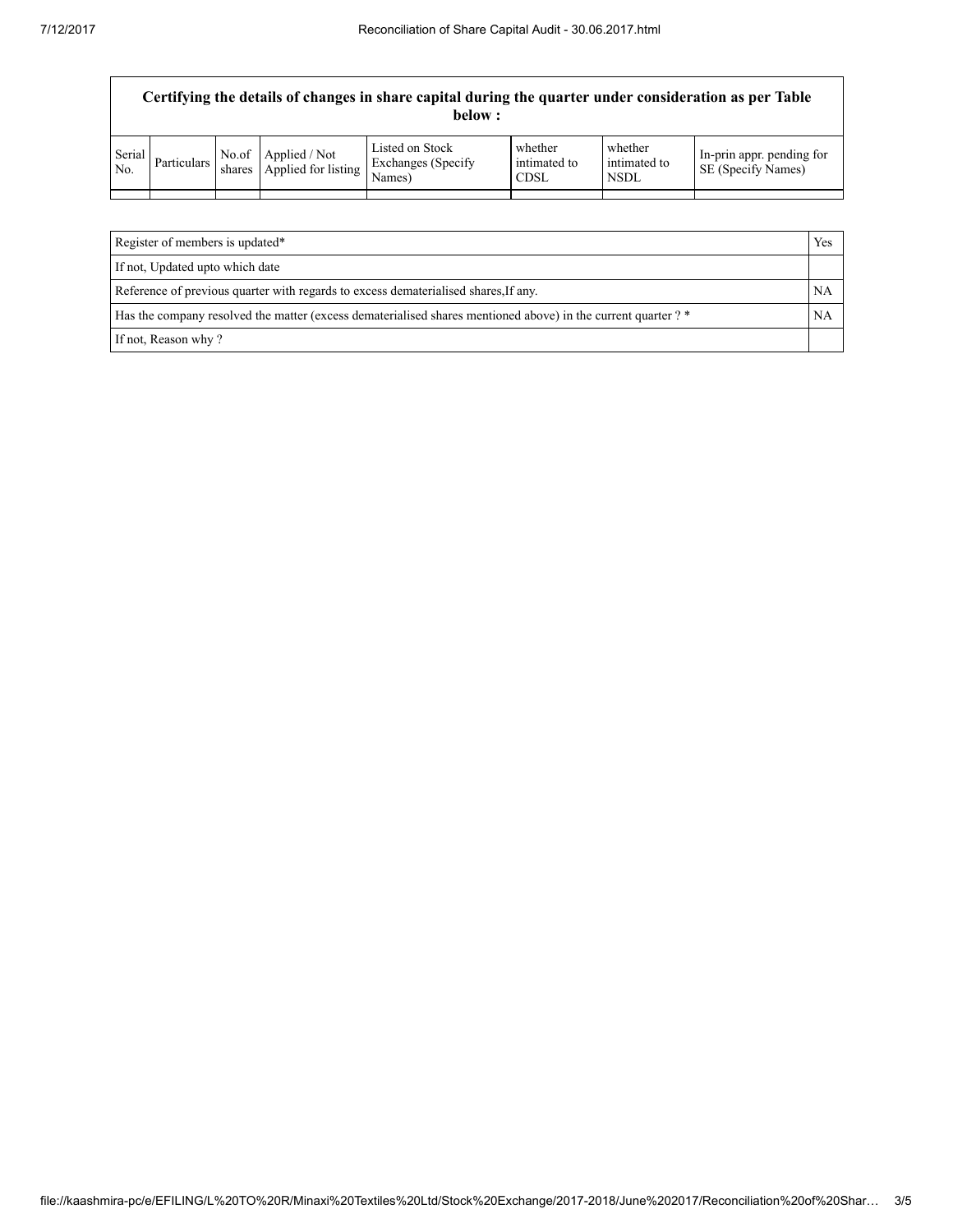## Mentioned the total no.of requests, If any, confirmed after 21 days and the total no.of requests pending beyond 21 days with the reasons for delay

| Total no.of demat requests     | No.of requests* | No.of shares* | Reasons for delay |
|--------------------------------|-----------------|---------------|-------------------|
| Confirmed after 21 days*       |                 |               |                   |
| Pending for more than 21 days* |                 |               |                   |

| <b>Compliance Officer Details</b> |                         |  |  |
|-----------------------------------|-------------------------|--|--|
| Name of the compliance officer*   | Mr. Bharatbhai P. Patel |  |  |
| Designation*                      | Managing Director       |  |  |
| Membership Nos                    |                         |  |  |
| Telephone no.*                    | 02764-234142            |  |  |
| Fax no.                           | 02764-234008            |  |  |
| E-mail id*                        | minaxitx@yahoo.com      |  |  |